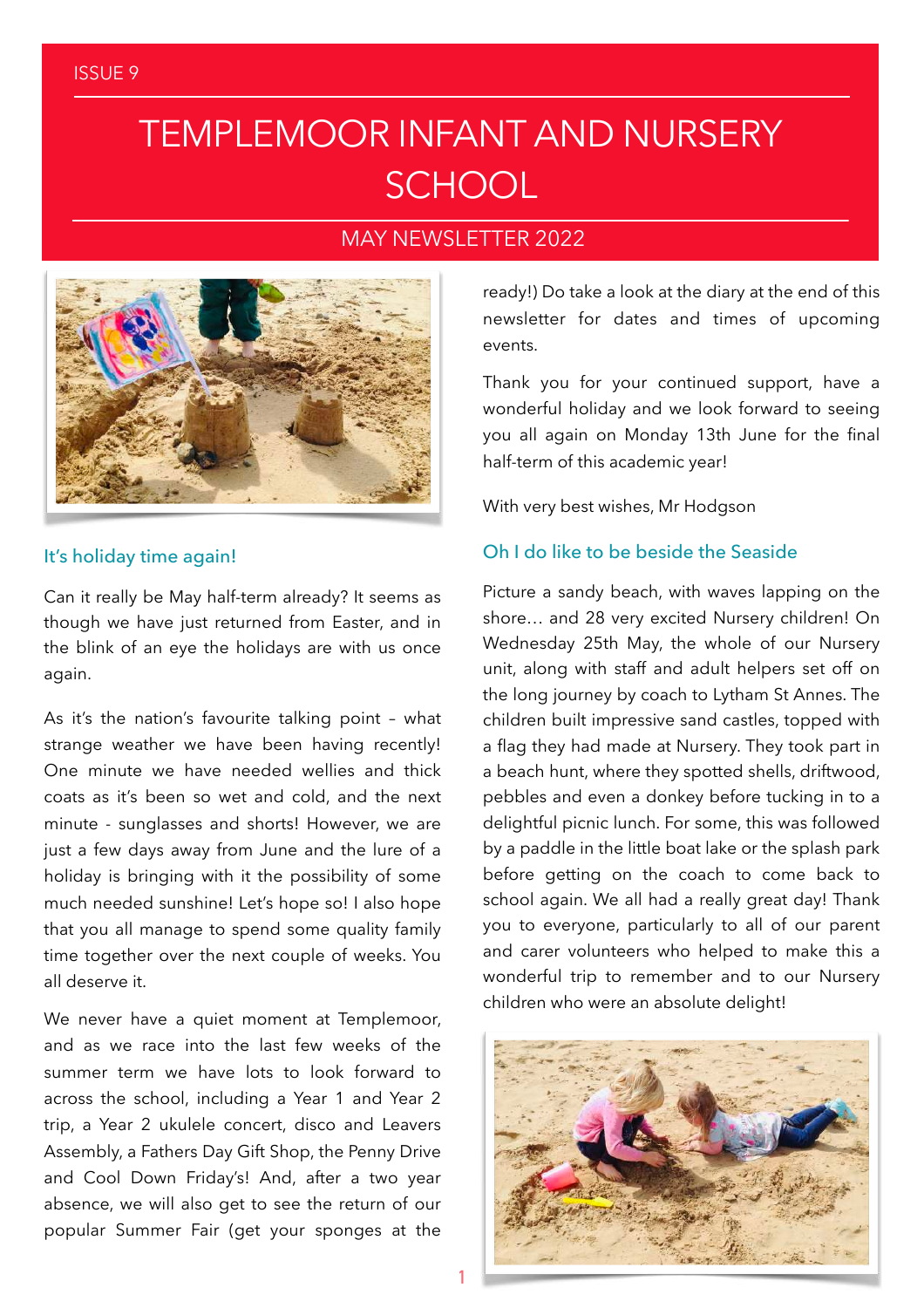

#### Healthy Minds and Healthy Bodies Week

Our 'Healthy Bodies and Healthy Minds' week took place the week beginning Monday 2nd May. During the week the children took part in an exciting range of activities that promoted health and well-being including workshops delivered by Progressive Sports and 'We are Adventurers' as well as games sessions with Mr Bates our PE coach.

The children loved the Freddy Fit workshop. Freddy taught us about keeping fit and living a healthy lifestyle. The whole school had a great time. Freddy really tested the fitness of the children!

In PHSE, the children took part in mindfulness sessions and learnt all about looking after our bodies, the importance of sleep and healthy eating. Children also took part in activities to further develop their resilience and perseverance.

We also worked with the NSPCC, the UK's leading children's charity, to deliver their 'Speak out. Stay safe.' assembly, outlining the importance of



children having a voice and telling an adult if something is worrying them at home or at school.

Lots of parents, who are health care professionals, came in to school to talk to our children about their roles in the workplace. A huge thank you to those parents who gave up their time to take part in the week.

The children also took part in a sponsored jumping event. Half of the money raised will go to the Mustard Tree Charity (a homeless charity based in Manchester) and the purchase of new sports equipment for the school. Thank you to all of our Templemoor Community for raising £891 so far and well done to the children who certainly persevered with their jumping and skipping! Sponsorship money can still be paid via the following **[link](https://www.crowdfunder.co.uk/p/sponsored-jump)**.

Well done to all of the staff, parents and children for making our Healthy Bodies and Healthy Minds week so successful, and a huge thank you must go to Mrs Brown who organised the whole week.



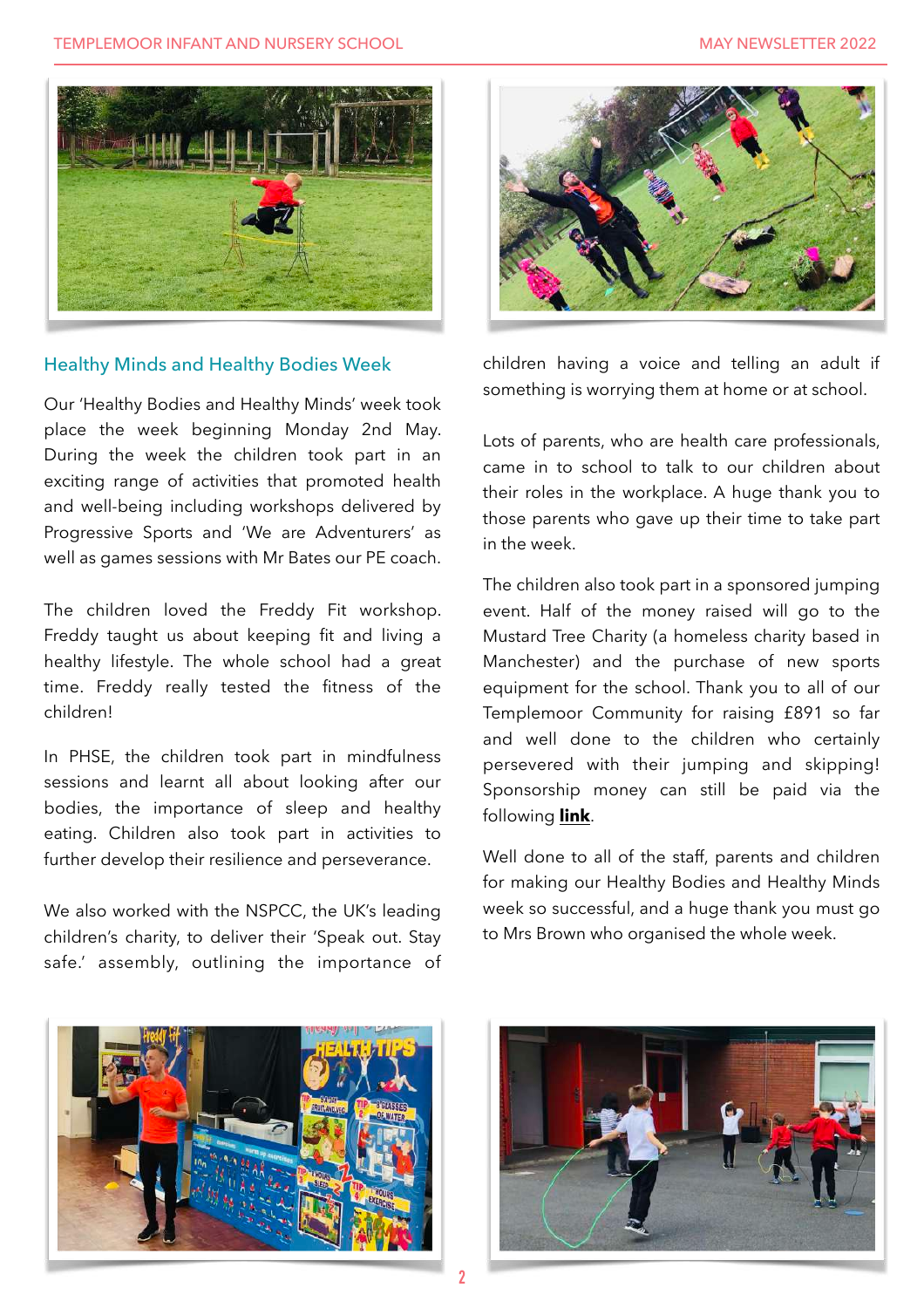#### Spring Bank Holiday Closure

Please be reminded that the Holiday Club will be closed to children on Thursday 2nd and Friday 3rd June 2022 as this is a Spring Bank Holiday and Platinum Jubilee Bank Holiday.

#### Year 2 SATs

Well done to all our children in Year 2 for trying so hard in their SATs. We were all absolutely thrilled with the effort and determination the children displayed and we are so proud of how the children all persevered even when some of the questions were tricky. In actual fact the children cheered when we brought the special 'quiz' papers into the classroom each morning for them to complete! Children, you have all worked so hard and did your very best. You were all AMAZING! Thank you to all of our outstanding staff for preparing the children so well for the tests and for supporting them so carefully throughout.

#### Nursery and Reception Welcome Evenings

Our Welcome Evening for parents with children starting in Nursery in September 2022 will be on Tuesday 21st June at 6:30pm. Our Reception Welcome Evening will take place on Wednesday 6th July 2022 at 6:30pm.



#### The return of Cool Down Fridays

With summer hovering just around the corner we are really looking forward to the return of our popular 'Cool Down Fridays'. After the half-term holiday, ice pops will be on sale at the school gates every Friday at pick up, priced at 25p each with all profits going to the Friends of Templemoor.

#### Learning projects after the holidays

Our exciting learning projects for after the Whit Holidays are:

| <b>Nursery</b>   | How high can you jump?       |
|------------------|------------------------------|
| <b>Reception</b> | Why do ladybirds have spots? |
| Year 1           | Intrepid Explorers           |
| Year 2           | # Keep in Touch              |

### Year 1 Phonics Screening Check

During the week beginning 13th June 2022, all Year 1 children and some Year 2 children will take the National Phonics Screening check. This is a short assessment which determines if children have reached the national expectation in decoding words (20 real and 20 pseudo words). Results will be communicated to all parents of children who take the screening in their end of year report. The test is completed in a relaxed manner, and administered one to one with your child's own teacher in a comfortable and familiar place. Feel free to talk to your child's teacher if you have any concerns. You have no need to discuss the check with them. We don't want the children to worry!

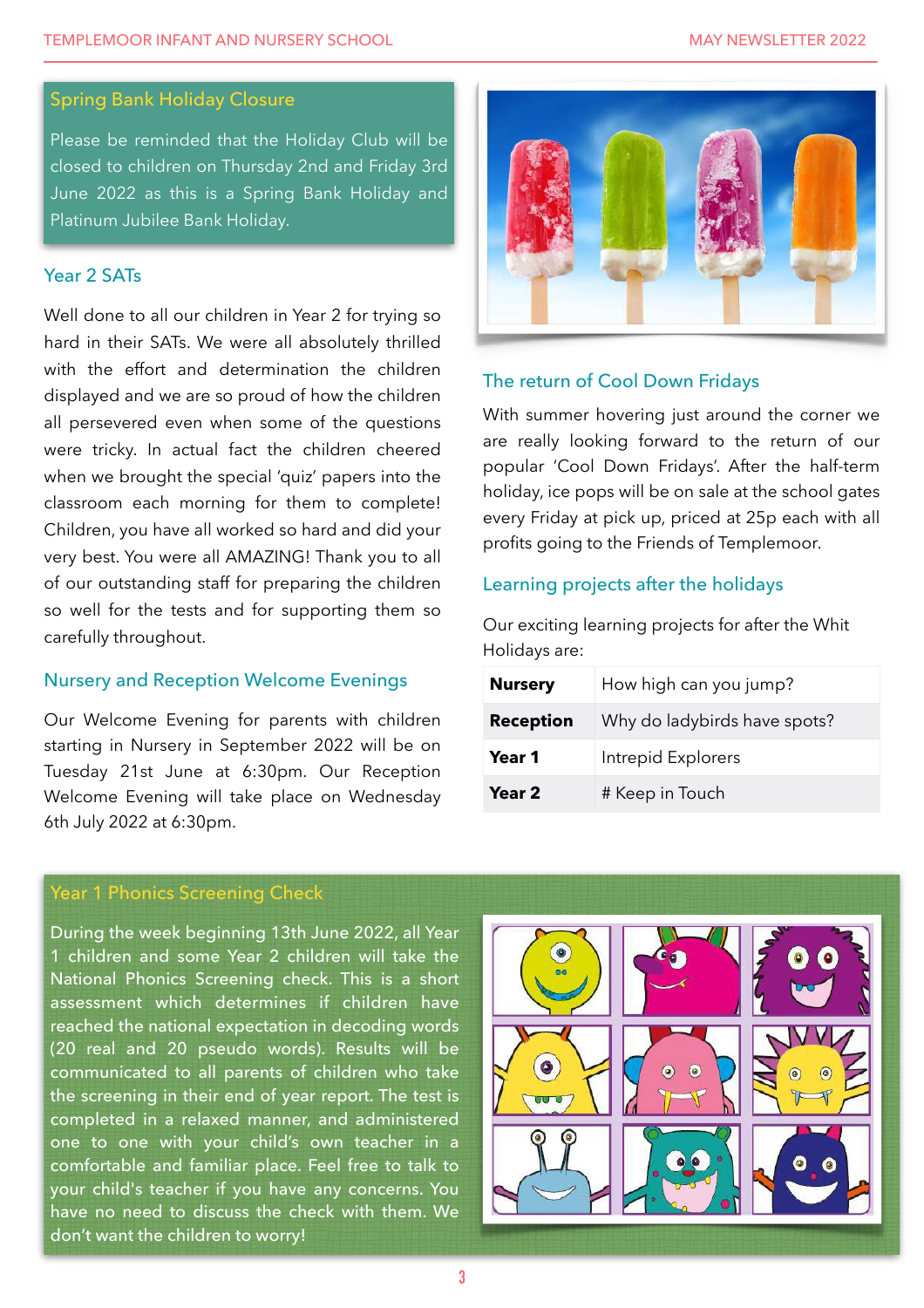

#### Friends of Templemoor Jubilee Trail

Can you help the Friends of Templemoor solve the mystery of the missing corgis? Download your map from [PTA Events](https://www.pta-events.co.uk/templemoorfot/index.cfm?event=event&eventId=48744#.Yo6oahPMJBw) and follow the trail from school to Sale Moor Village, collecting the seven letters and unscrambling them to work out the secret word. The competition closes at midnight on Tuesday 14th June 2022 with a range of fantastic prizes up for grabs!

#### X Club Updates

We are constantly reviewing our procedures for X Club and are delighted to announce that from Monday 13th June the After School Club will be open until 6pm.

We are always committed to keeping the club affordable but with recent increases in salaries and running costs, there will be a small price increase from 13th June 2022. Breakfast Club will be £7 per session and After School Club will be £13 per session.

#### Year 1 and Year 2 Pencil Cases

Over the half-term break, please can you restock your child's pencil case with pencils, felt pens, a rubber, a sharpener and a glue-stick. Thank you.

### Year 2 to Year 3 Transition Events

Moorlands Junior School are planning a range of exciting transition events for our Year 2 children in preparation for their move up to Year 3 in September. Further details from Moorlands have been sent to all Year 2 parents.



#### The Penny Drive 2022

It's time to bring back an old Templemoor favourite - The Penny Drive! Please drop off any pennies or loose change in jars that will be in the classrooms. There will be a competition to see which class can make the longest line with their pennies! The winning class will receive the much sought after Templemoor Penny Drive Trophy. Good luck!

#### Keeping Safe in the Sun

 As the weather (hopefully) starts to gets better, we need to make sure that children are staying safe in the sun. Please apply sun cream to your child in the morning before they come to school. Your child may also bring sun cream (with their name on) to school to apply it themselves at lunchtime. Please also ensure that your child has a sun hat (with their name on too).

#### Year 1 Trip to Knowsley Safari Park

We are planning to take our Year 1 children to Knowsley Safari Park for the day on Tuesday 12th July 2022. The children will learn lots of facts about different animals. This should be a very exciting and memorable day out.

#### Fathers Day Gift Shop

Following the success of our Mothers Day gift shop, it's now Dad's and Grandad's turn to get a special treat! The gift shop will take place on Friday17th June 2022.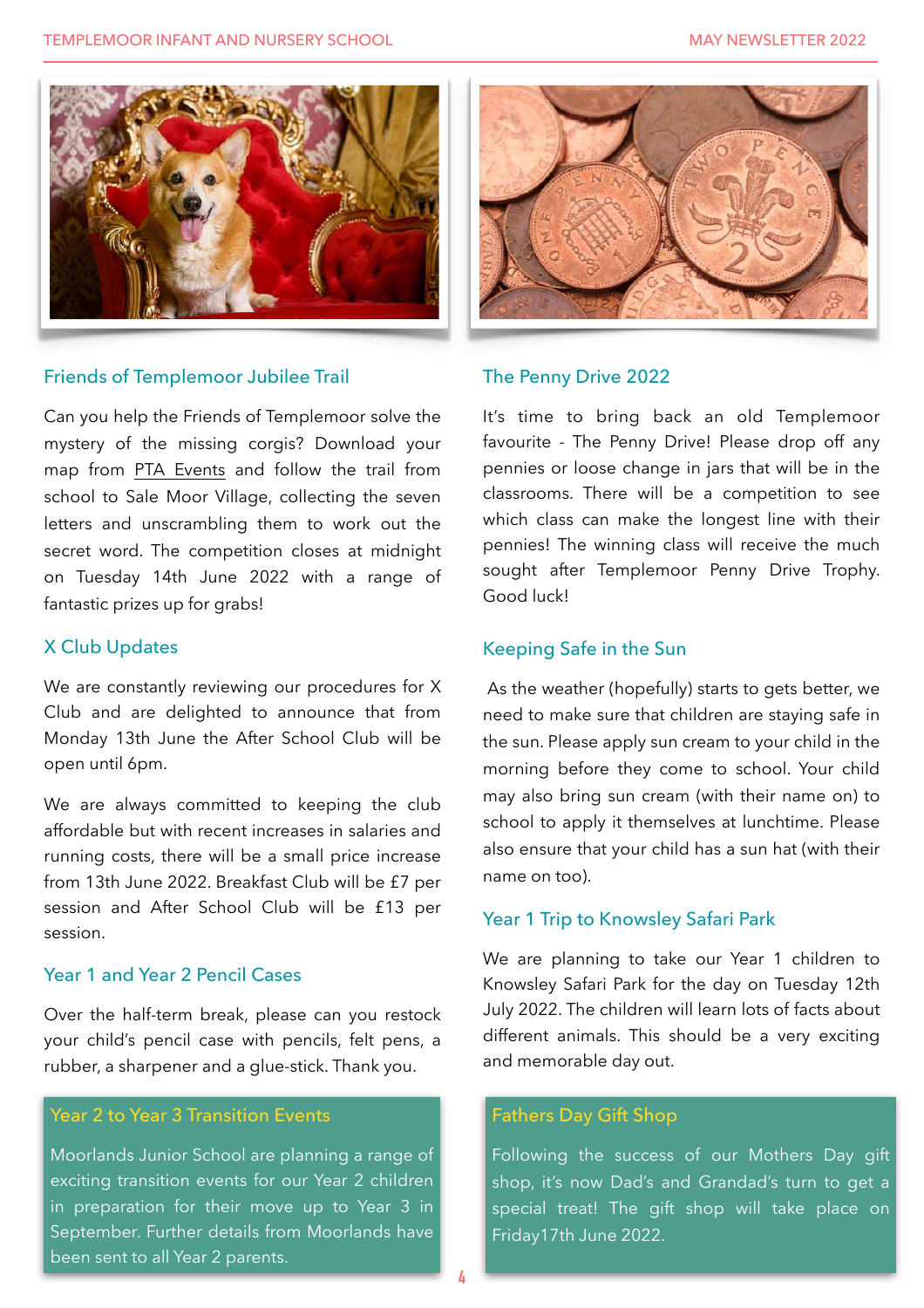

#### Year 2 Trip to Trafford Ecology Park

We are very excited to announce that we are planning to take our Year 2 children to Trafford Ecology Park on Thursday 7th July 2022. They will enjoy the great outdoors with 'We are Adventurers', taking part in a range of exciting activities from scavenger hunts and team building games to bug hunts and den building. Further details to follow shortly.

#### A message from the Governors



Pandemic, what pandemic? You might rightly be confused into thinking that Templemoor has largely been immune to the troubles, complications, logistics and contingency

planning needed over the last year or two. However not so, and the strain on Mr Hodgson and all of his hardworking staff at Templemoor has almost been immeasurable over that time. Indeed, as Chair of the Resources and Safety Committee, and the Governor tasked with the responsibility for signing off the School Budget, I cannot impress upon you all as to how difficult the last two years have been.

However, and to their absolute great credit, I am delighted to tell you that Mr Hodgson and his team have simply carried on quietly and in such good order (no need for Sue Gray here!), that their hard work and diligence has almost passed us by unnoticed. But like all good ducks (dare I say

swans?) they continue to glide gracefully above the surface whilst paddling furiously out of sight down below.

And having finally lost our masks, Templemoor seamlessly moves into the Masked Reader 2022 with all of us none the wiser as to who was behind the mask, albeit with a huge thank you to all of the children who took part. My next question then being whether the masked reader was perhaps 'the Stig' roaring into the ever so tight Nursery Close? This in turn leading to the necessary but polite reminder to please be mindful of the ongoing traffic issues around our wonderfully narrow premises.

But pleasingly, a narrow road entry does not mean narrow minds and the diversity of Templemoor continues to be a joy to behold. So much so, it is impossible to know where to go next, so let me just single out Healthy Bodies and Healthy Minds week, both of which in Templemoor's own unique language simply combine to a Happy Life. What more need be said!

And finally, from a Governor who is almost hesitant in noting that he himself was in his early years when we were celebrating the Silver (yes Silver!) Jubilee, I have to close on the Jubilee Celebrations and how excited the children are about the street party planned to celebrate the Queen's 70 year reign. We expect bunting, flags, fun and laughter aplenty and such a delight to behold. The celebrations really are an exciting end to half term and what a privilege for all of us to be part of!

*Nigel Jones – Vice-Chair of Governors*

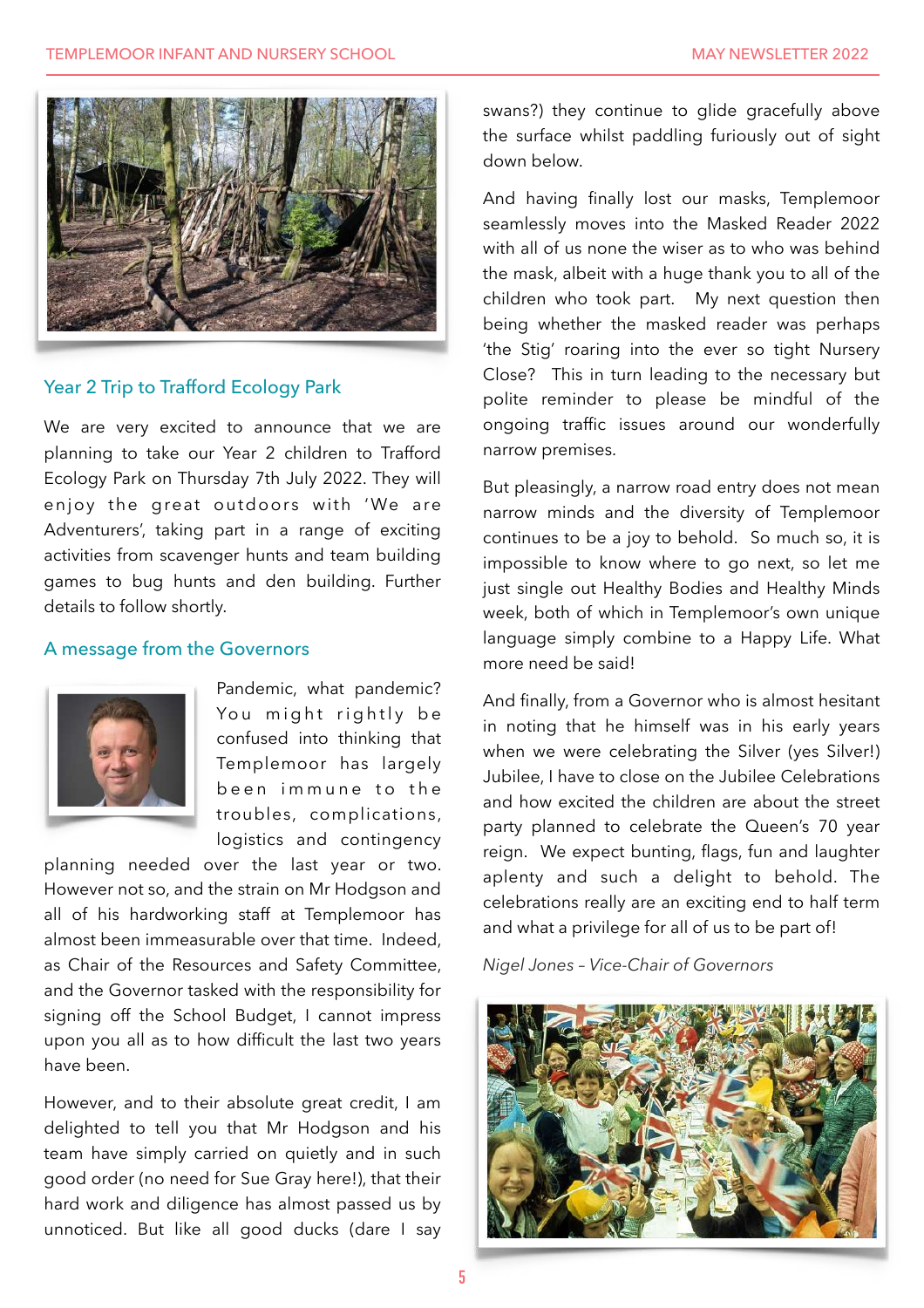

#### Sale Wombles

Children throughout school have thoroughly enjoyed picking up litter, demonstrating a real commitment to keeping our school and local environment clean and tidy. A huge thank you must go to Sale Wombles, who kindly loaned us a class set of litter pickers, fluorescent vests and 'clean litter'! Why not join the Sale Wombles team as a volunteer? Giving a little of your time is easy and volunteers go away feeling proud of their achievements, and are often thanked by passersby. Infact, volunteers often say that they really enjoyed it and didn't want to stop. Warning - it seems litter picking can be addictive!



#### Thank you Templemoor Team

I would like to thank the whole of the staff team for their continued effort, determination and commitment to all the children at Templemoor. Working in a school is incredibly demanding. It is very rare that school staff are able to 'switch off'

and there is always a massive 'to do' list to get through! I hope that the whole staff team find the time to switch off and relax over the next couple of weeks – they certainly need it and deserve it!

Enjoy the holiday and we look forward to seeing you all again on Monday 13th June 2022. As always, if there is anything at all that we can help or support you with, please don't hesitate to get in touch. Mr Hodgson and the Templemoor Team.



### And finally… Goodbye Mrs Jeng!



Today marks the end of an era here at Templemoor as the whole school says goodbye to the one and only Mrs Jeng. Our best wishes and gratitude goes to Mrs Jeng for her dedication, loyalty and service to the school over the past 29 years. Mrs Jeng's

leaving is a significant loss to the school, but we wish her well for a well earned, long and happy retirement. Goodbye Mrs Jeng and enjoy the rest (and all of those lovely holiday's you have planned!)

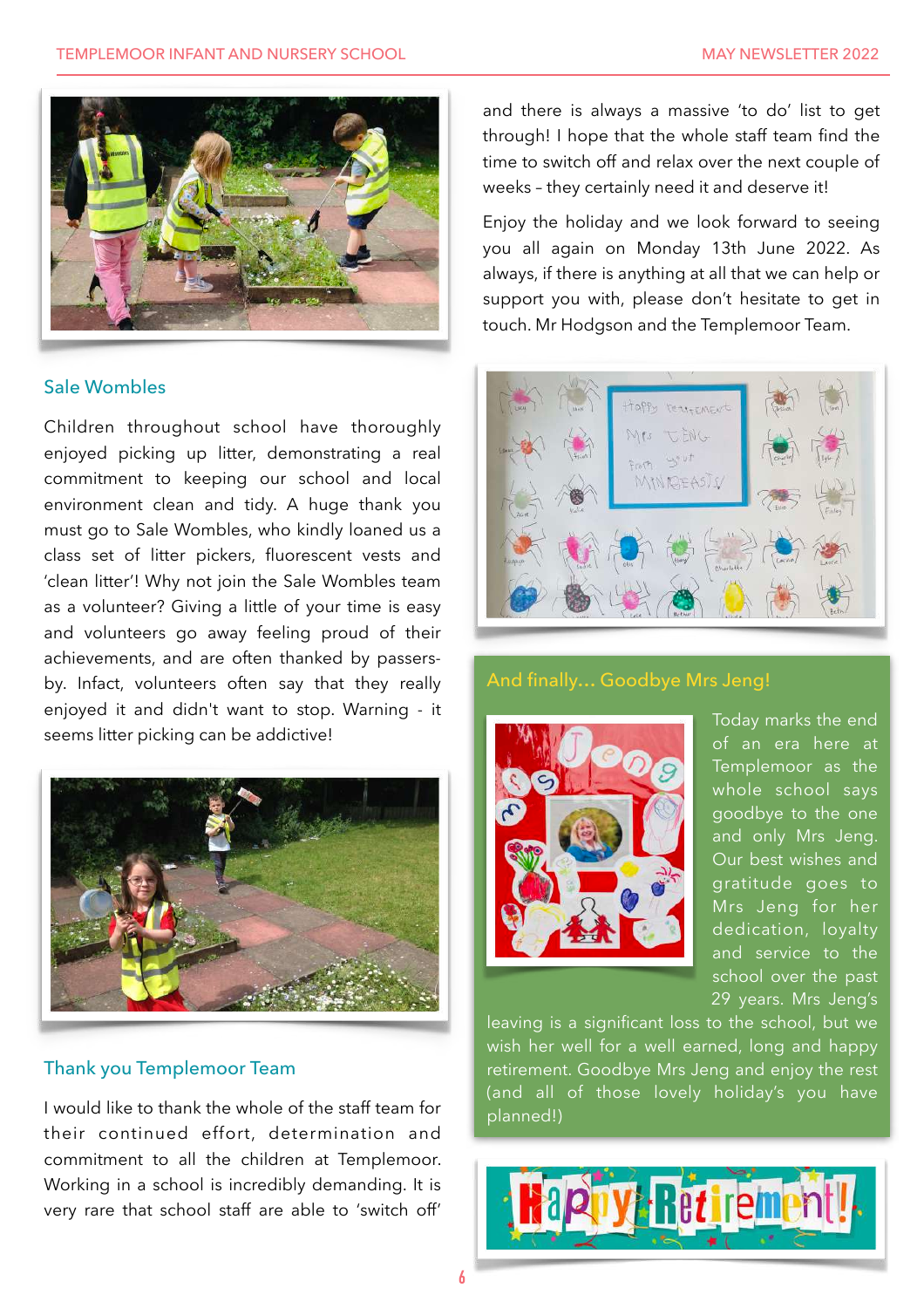# **Dates for the Summer Term 2022**

| Saturday 28th May to Sunday 12th June 2022 | Friends of Templemoor Jubilee Trail!                         |
|--------------------------------------------|--------------------------------------------------------------|
| Monday 13th June 2022                      | Back to school for the final half term of this academic year |
| Week beginning Monday 13th June 2022       | Year 1 Phonics Screening Check                               |
| Monday 13th June to Friday 15th July 2022  | The Penny Drive Opens                                        |
| Tuesday 14th June 2022                     | Friends of Templemoor Summer Fair Planning meeting via       |
|                                            | Zoom at 8:30pm                                               |
| Friday 17th June 2022                      | Donations for the Summer Fair (at drop off)                  |
|                                            | <b>Fathers Day Gift Stall</b>                                |
|                                            | Year 2 Multi Sports Afternoon at Moorlands                   |
|                                            | Cool Down Friday's start (at pick up)                        |
| Tuesday 21st June 2022                     | New Nursery Welcome Evening at 6:30pm                        |
| Thursday 23rd June 2022                    | Sports Day (Children only)                                   |
| Friday 24th June 2022                      | Non Uniform Day - Donations for the Summer Fair              |
| Saturday 25th June 2022                    | The Summer Fair from 12pm to 2pm                             |
| Tuesday 28th June 2022                     | Nursery History Morning from 9am                             |
| Thursday 30th June 2022                    | Miss Kelly visiting Templemoor to meet the Year 2's          |
| Friday 1st July 2022                       | Bag2School second hand clothes collection                    |
| Monday 4th July 2022                       | Year 2 Parents Meeting at Moorlands 6pm to 7pm               |
| Wednesday 6th July 2022                    | New Reception Welcome Evening at 6:30pm                      |
| Thursday 7th July 2022                     | Year 2 trip to Trafford Ecology Park                         |
| Friday 8th July 2022                       | Year 2 children to meet their new class teacher at           |
|                                            | Moorlands 9.30am                                             |
| Monday 11th July 2022                      | Year 2 Ukulele concert at 10:45am                            |
| Tuesday 12th July 2022                     | Year 1 trip to Knowsley Safari park                          |
| Thursday 14th July 2022                    | Year 2 Leavers Disco 5pm to 7pm                              |
| Friday 15th July 2022                      | Year 3 teachers drop in at Templemoor to meet the Year 2     |
|                                            | children                                                     |
| Wednesday 20th July 2022                   | Year 2 Leavers Assembly at 9:15am                            |
| Thursday 21st July 2022                    | School closes at 3:15pm for the Summer Holiday.              |
| Monday 5th September 2022                  | Back to school for the Autumn Term!                          |